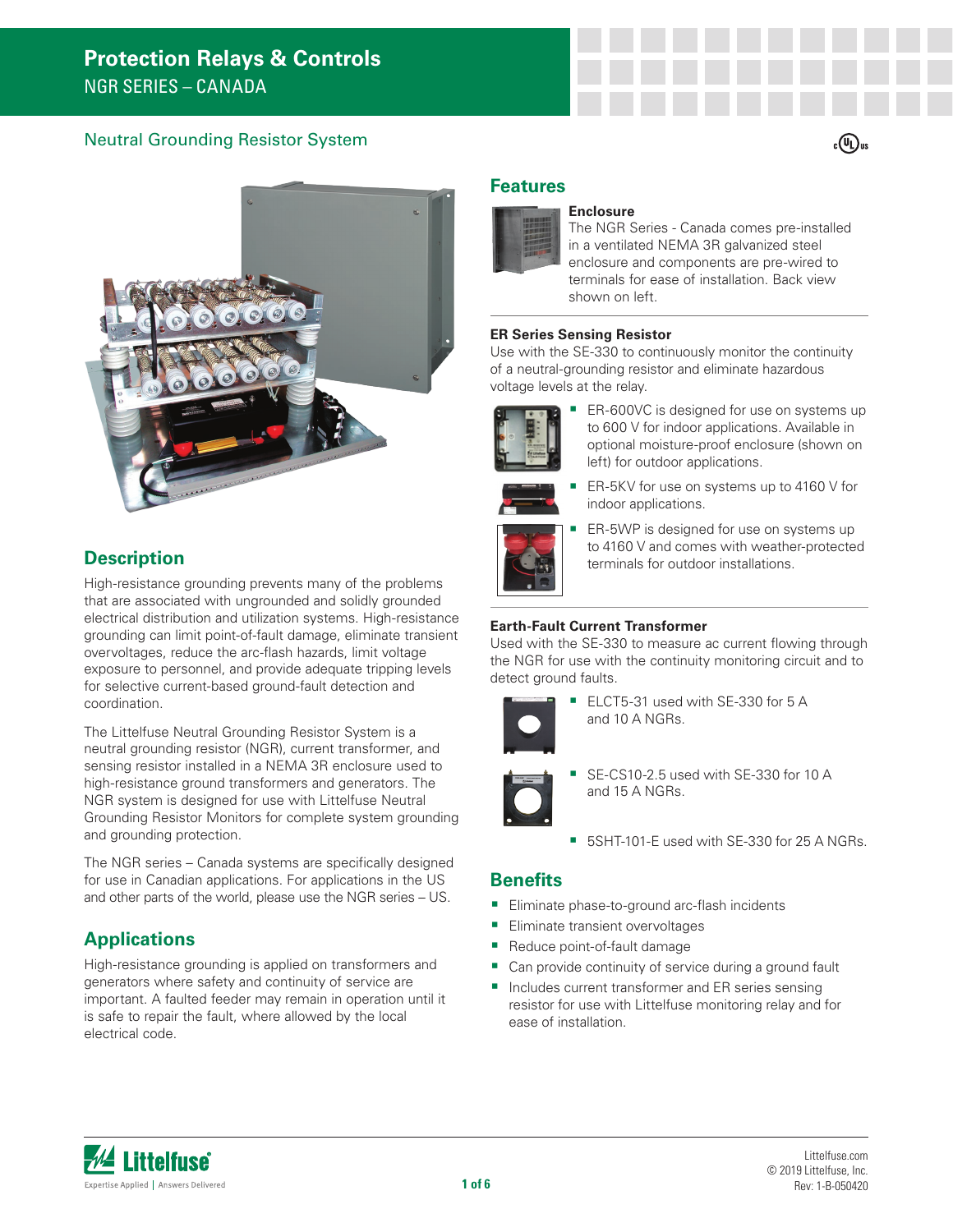# **Simplified Circuit Diagram with Littelfuse Neutral-Grounding-Resistor Monitor**



- **Note 1:** Use minimum #8 AWG white or grey conductor insulated to system voltage to connect NGR to neutral.
- **Note 2:** Use conductor insulated to system voltage (#14 AWG is typically used) and a separate lug at the X0 point to connect ER Series Sensing Resistor to neutral.
- **Note 3:** Locate NGR system near transformer or generator.
- **Note 4:** Two-conductor twisted cable required, shielded recommended.
- **Note 5:** Voltage between ER Series Sensing Resistor terminals R and G is limited to 100 V by internal clamp.
- **Note 6:** Use minimum #8 AWG green or bare conductor to connect NGR to ground.

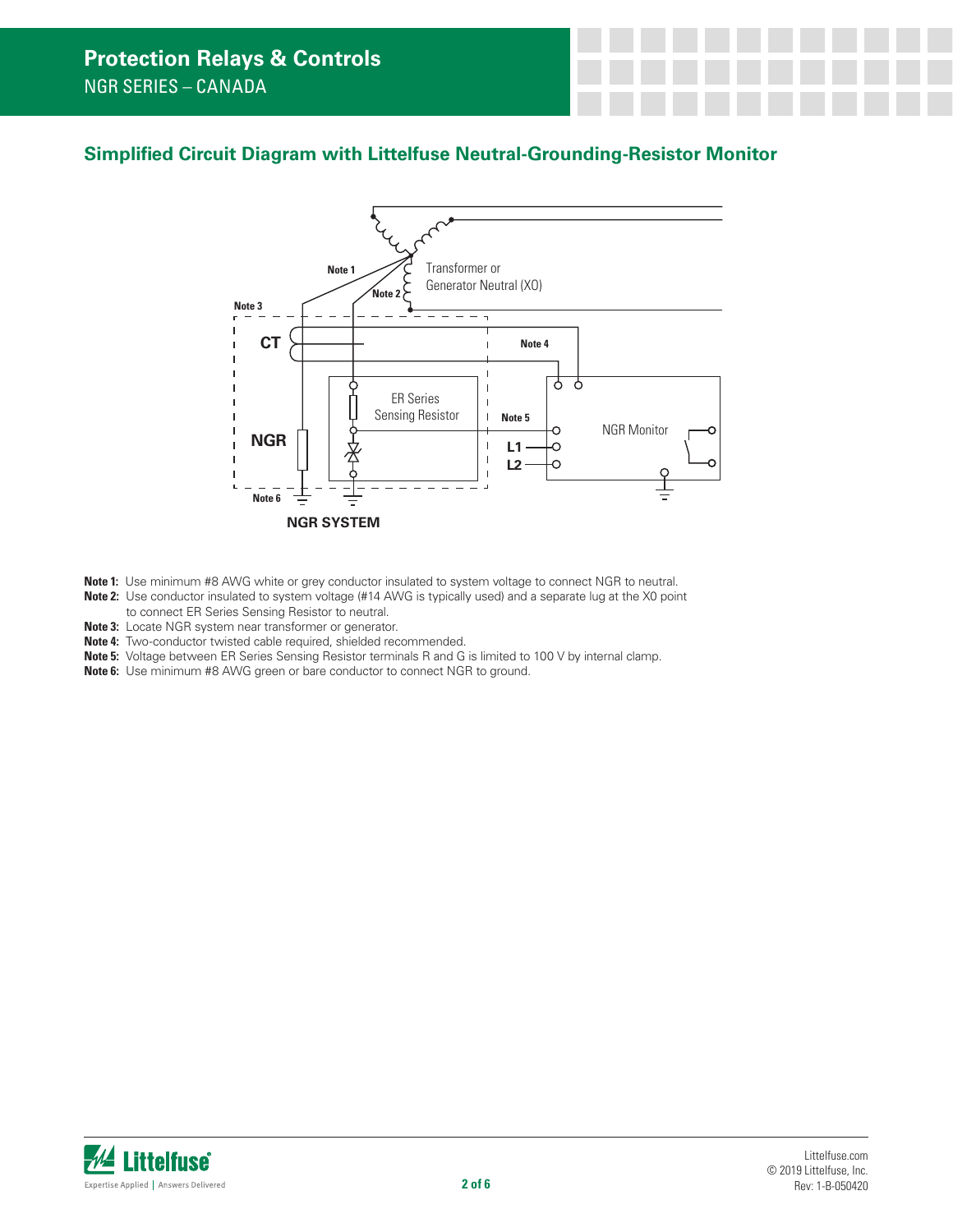# **Ordering Information**

| <b>PART</b><br><b>NUMBER</b> | LINE-LINE<br><b>VOLTAGE (V)</b> | LET-THROUGH IMPEDANCE<br>CURRENT (A) | (OHMS) | <b>TIME</b><br><b>RATING</b> | <b>CURRENT</b><br>TRANSFOMER | <b>CT PRIMARY</b><br>RATING (A) | <b>CT SECONDARY</b><br>RATING (A) | SENSING<br><b>RESISTOR</b> | <b>ENCLOSURE</b>                                      |
|------------------------------|---------------------------------|--------------------------------------|--------|------------------------------|------------------------------|---------------------------------|-----------------------------------|----------------------------|-------------------------------------------------------|
| <b>NGR1050</b>               | 480                             | $\mathbf{2}$                         | 138    | Continuous                   | <b>ELCT5-31</b>              | $5*$                            | 0.05                              | ER-600VC                   | NEMA 3R                                               |
| <b>NGR1041</b>               | 480                             | $\overline{2}$                       | 138    | Continuous                   | <b>ELCT5-31</b>              | $5*$                            | 0.05                              | ER-600VC                   | NEMA 3R: Weather<br><b>Protected Sensing Resistor</b> |
| <b>NGR1036</b>               | 480                             | 5                                    | 55.4   | Continuous                   | <b>ELCT5-31</b>              | $5*$                            | 0.05                              | ER-600VC                   | NEMA 3R                                               |
| <b>NGR1051</b>               | 480                             | 5                                    | 55.4   | Continuous                   | <b>ELCT5-31</b>              | $5^*$                           | 0.05                              | <b>ER-600VC</b>            | NEMA 3R; Weather<br><b>Protected Sensing Resistor</b> |
| <b>NGR1052</b>               | 600                             | $\overline{2}$                       | 173.5  | Continuous                   | <b>ELCT5-31</b>              | $5^*$                           | 0.05                              | ER-600VC                   | NEMA 3R                                               |
| <b>NGR1053</b>               | 600                             | $\overline{2}$                       | 173.5  | Continuous                   | <b>ELCT5-31</b>              | $5*$                            | 0.05                              | ER-600VC                   | NEMA 3R; Weather<br><b>Protected Sensing Resistor</b> |
| <b>NGR1038</b>               | 600                             | 5                                    | 69.4   | Continuous                   | <b>ELCT5-31</b>              | $5^*$                           | 0.05                              | ER-600VC                   | NEMA 3R                                               |
| <b>NGR1045</b>               | 600                             | 5                                    | 69.4   | Continuous                   | <b>ELCT5-31</b>              | $5^*$                           | 0.05                              | ER-600VC                   | NEMA 3R; Weather<br><b>Protected Sensing Resistor</b> |
| <b>NGR1066</b>               | 4160                            | 5                                    | 480.9  | 10 <sub>s</sub>              | <b>ELCT5-31</b>              | $5^*$                           | 0.05                              | ER-600VC                   | NEMA 3R                                               |
| <b>NGR1067</b>               | 4160                            | 5                                    | 480.9  | 10s                          | <b>ELCT5-31</b>              | $5*$                            | 0.05                              | ER-5KV                     | NEMA 3R; Weather<br><b>Protected Sensing Resistor</b> |
| <b>NGR1068</b>               | 4160                            | 5                                    | 480.9  | Continuous                   | <b>ELCT5-31</b>              | $5*$                            | 0.05                              | ER-5WP                     | NEMA 3R                                               |
| <b>NGR1069</b>               | 4160                            | 5                                    | 480.9  | Continuous                   | <b>ELCT5-31</b>              | $5^*$                           | 0.05                              | ER-5WP                     | NEMA 3R; Weather<br><b>Protected Sensing Resistor</b> |
| <b>NGR1070</b>               | 4160                            | $10\,$                               | 240.5  | 10 <sub>s</sub>              | SE-CS10-2.5                  | $10*$                           | 0.05                              | ER-5KV                     | NEMA 3R                                               |
| <b>NGR1071</b>               | 4160                            | 10                                   | 240.5  | 10s                          | SE-CS10-2.5                  | $10*$                           | 0.05                              | ER-5WP                     | NEMA 3R; Weather<br><b>Protected Sensing Resistor</b> |
| <b>NGR1072</b>               | 4160                            | 10                                   | 240.5  | Continuous                   | SE-CS10-2.5                  | $10*$                           | 0.05                              | ER-5KV                     | NEMA 3R                                               |
| <b>NGR1073</b>               | 4160                            | 10                                   | 240.5  | Continuous                   | SE-CS10-2.5                  | $10*$                           | 0.05                              | ER-5WP                     | NEMA 3R; Weather<br><b>Protected Sensing Resistor</b> |
| <b>NGR1074</b>               | 4160                            | 15                                   | 160.3  | 10 <sub>s</sub>              | SE-CS10-2.5                  | $10*$                           | 0.05                              | ER-5KV                     | NEMA 3R                                               |
| <b>NGR1075</b>               | 4160                            | 15                                   | 160.3  | 10s                          | SE-CS10-2.5                  | $10*$                           | 0.05                              | ER-5WP                     | NEMA 3R; Weather<br><b>Protected Sensing Resistor</b> |
| <b>NGR1076</b>               | 4160                            | 15                                   | 160.3  | Continuous                   | SE-CS10-2.5                  | $10*$                           | 0.05                              | ER-5KV                     | NEMA 3R                                               |
| <b>NGR1077</b>               | 4160                            | 15                                   | 160.3  | Continuous                   | SE-CS10-2.5                  | $10*$                           | 0.05                              | ER-5WP                     | NEMA 3R; Weather<br><b>Protected Sensing Resistor</b> |
| <b>NGR1078</b>               | 4160                            | $25\,$                               | 96.2   | 10 <sub>s</sub>              | 5SHT-101-E                   | $20***$                         | $\mathbf{1}$                      | ER-5KV                     | NEMA 3R                                               |
| <b>NGR1079</b>               | 4160                            | 25                                   | 96.2   | 10s                          | 5SHT-101-E                   | $20**$                          | $\mathbf{1}$                      | ER-5WP                     | NEMA 3R; Weather<br><b>Protected Sensing Resistor</b> |
| <b>NGR1080</b>               | 4160                            | 25                                   | 96.2   | Continuous                   | 5SHT-101-E                   | $20**$                          | $\mathbf{1}$                      | ER-5KV                     | NEMA 3R                                               |
| <b>NGR1081</b>               | 4160                            | 25                                   | 96.2   | Continuous                   | 5SHT-101-E                   | $20***$                         | $\mathbf{1}$                      | ER-5WP                     | NEMA 3R: Weather<br><b>Protected Sensing Resistor</b> |

\* Connect to SE-330 terminals 8 and 11

\*\* Connect to SE-330 terminals 9 and 11

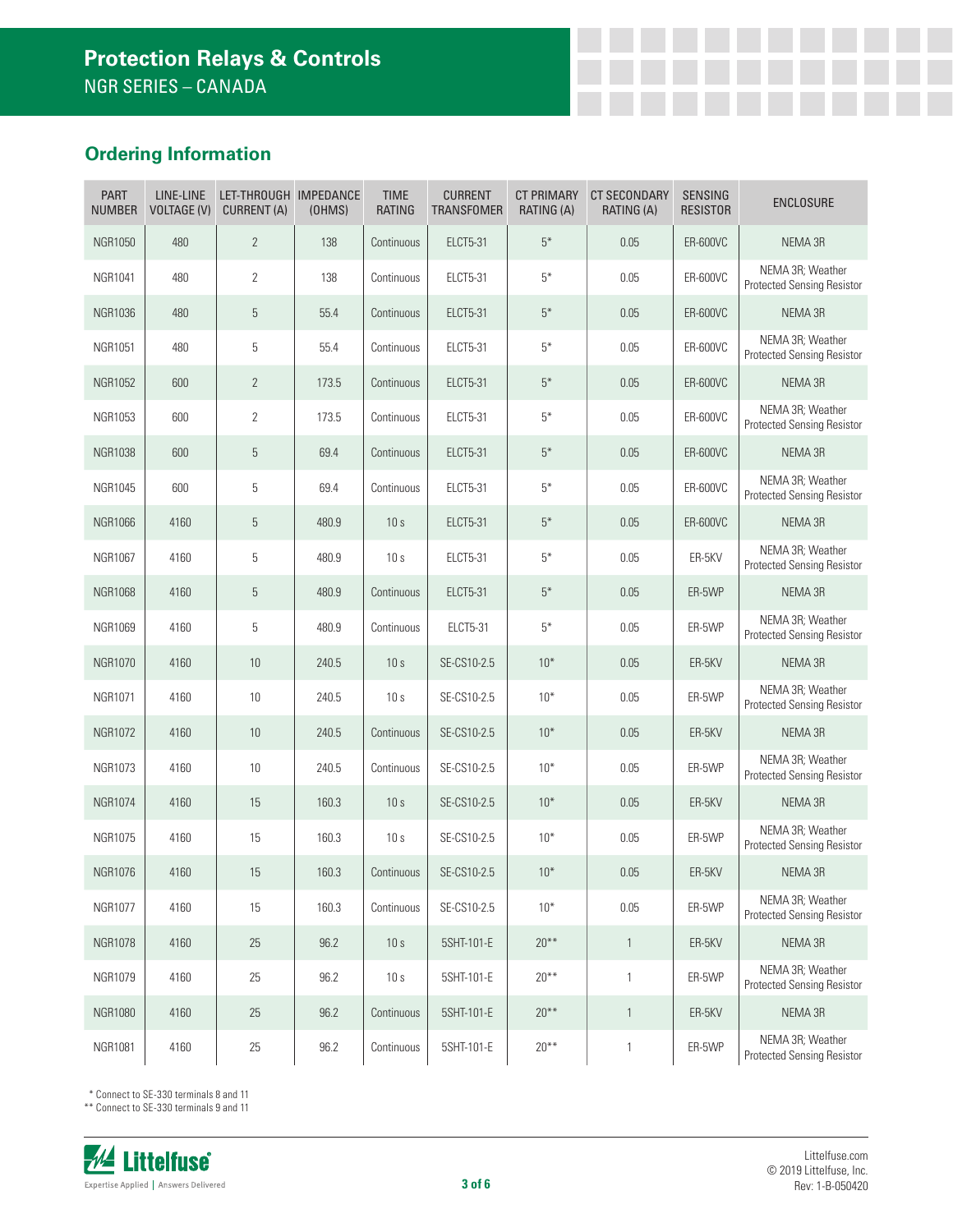## **Dimensions and Mounting Diagrams**

**For 480 V NGR Systems:**



Proprietary and confidential: information contained in this drawing is the sole property of MegaResistors. Reproduction without explicit and written permission by MegaResistors is prohibited.

For 600 V NGR Systems:





WIRE RANGE WITH BINDING SCREW #14 - #2 AWG, Cut and an awg, Cut and a WG, Cut and a WG, Cut and a WG, Cut and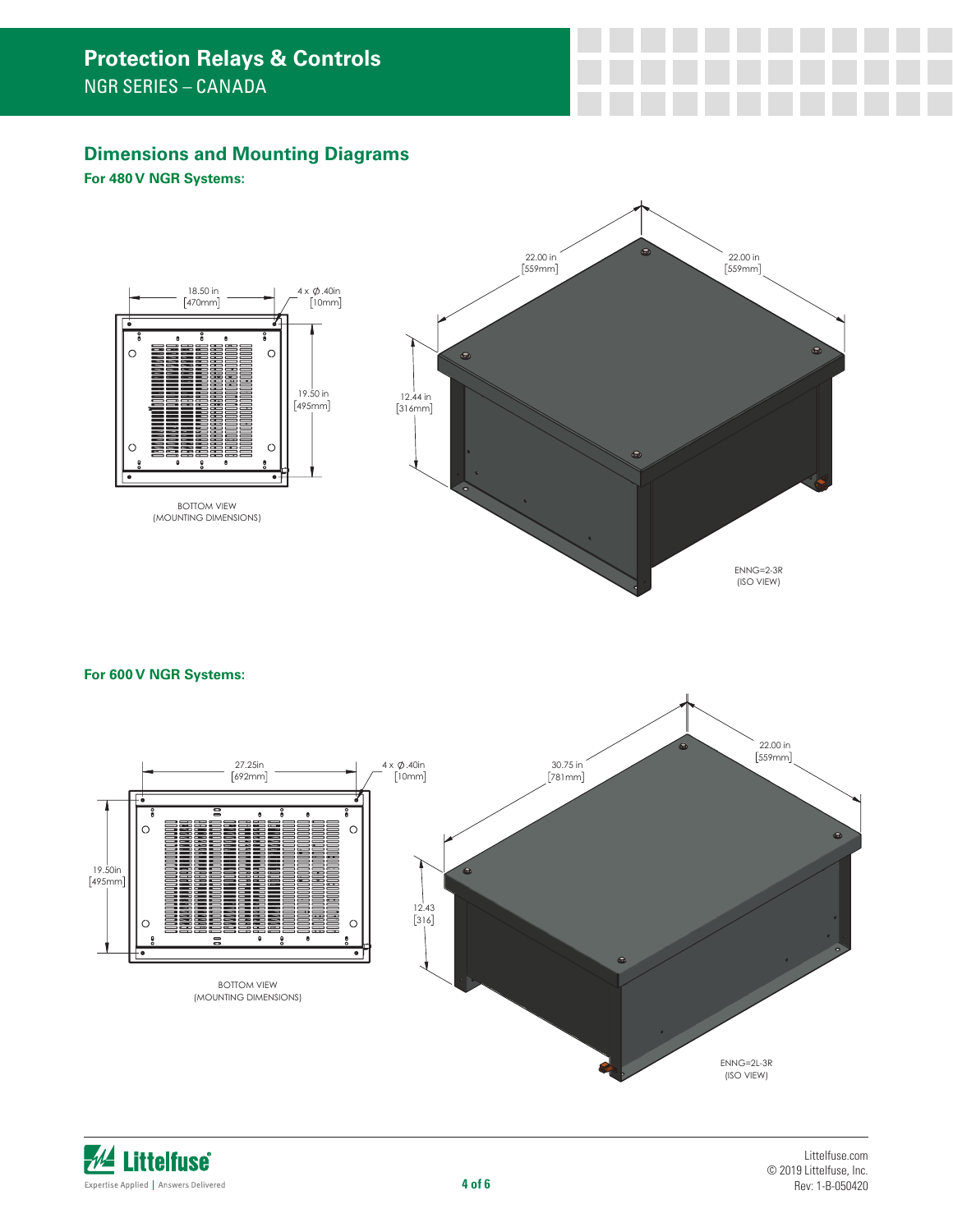## **Specifications: 480 V NGR Systems**

**Let-Through Current** 2 A or 5 A **Tolerance**  $+/-10 %$  resistance **Duty Cycle Continuous rated Current Transformer ELCT5-31:**

**Insulation Level** 11 KV BIL **Temperature Rise** 385 °C (725 °F)

**Weight** 23 kg (50 lbs) **Altitude** 0–2000 masl **Finish** Powder coated **Color** ANSI 61 grey **Mounting** Floor mount **Siesmic Bracing and Included Approvals CULUS** 

**Voltage** 480 V line-to-line, 277 V line-to-neutral **Resistance** 138.5 Ω (2 A) or 55.4 Ω (5 A) For use with SE-330 NGR Monitor Turns Ratio: 100:1 Current Rating: 5:0.05 A Primary Rating with SE-330: 5 A when connected to terminals 8 and 11 GF Trip Range: 100 mA to 5 A Window Diameter: 31 mm (1.22") **Sensing Resistor** ER-600VC; Optional installation in NEMA 4 enclosure for outdoor applications **Resistor Type** Stainless steel wire wound **Dimensions H** 324 mm (12.75"); **W** 558 mm (22.00"); **D** 558 mm (22.00") **Enclosure Style** NEMA 3R, galvanized steel **Warranty** 12 months in service or 18 months from the date of shipment whichever occurs first

## **Specifications: 600 V NGR Systems**

| <b>Voltage</b>             | 600 V lir         |
|----------------------------|-------------------|
| <b>Let-Through Current</b> | 2 A or 5          |
| <b>Resistance</b>          | $174 \Omega (2)$  |
| <b>Tolerance</b>           | $+/- 10 %$        |
| <b>Duty Cycle</b>          | Continuo          |
| <b>Frequency</b>           | $50 - 60$ H       |
| <b>Current Transformer</b> | ELCT5-            |
|                            | For use y         |
|                            | Turns Ra          |
|                            | Current           |
|                            | Primary           |
|                            | connect           |
|                            | GF Trip F         |
|                            | Window            |
| <b>Sensing Resistor</b>    | ER-600V           |
|                            | enclosur          |
| <b>Insulation Level</b>    | <b>11 KV BI</b>   |
| <b>Temperature Rise</b>    | 385 °C (          |
| <b>Resistor Type</b>       | <b>Stainles</b>   |
| <b>Dimensions</b>          | H 324 m           |
|                            | $D$ 558 m         |
| Weight                     | 23 kg (50         |
| <b>Altitude</b>            | $0 - 2000$        |
| <b>Enclosure Style</b>     | NEMA <sub>3</sub> |
| <b>Finish</b>              | Powder            |
| Color                      | ANSI 61           |
| <b>Mounting</b>            | Floor mo          |
| <b>Siesmic Bracing</b>     | Included          |
| <b>Approvals</b>           | cULus             |

V line-to-line, 347 V line-to-neutral or 5 A  $Ω$  (2 A) or 69  $Ω$  (5 A) 10 % resistance tinuous rated **F**60 Hz **Current Transformer ELCT5-31:** use with SF-330 NGR Monitor ns Ratio: 100:1  $rent Rating: 5:0.05 A$ nary Rating with SE-330: 5 A when nected to terminals 8 and 11 Frip Range: 100 mA to 5 A dow Diameter: 31 mm (1.22") **Sensing Resistor** ER-600VC; Optional installation in NEMA 4 losure for outdoor applications **IV BIL Temperature Rise** 385 °C (725 °F) **inless steel wire wound Dimensions H** 324 mm (12.75"); **W** 558 mm (22.00"); **D** 558 mm (22.00") (g (50 lbs) **000 masl AA 3R, galvanized steel Finish** Powder coated SI 61 grey **Mount Warranty** 12 months in service or 18 months from the date of shipment whichever occurs first